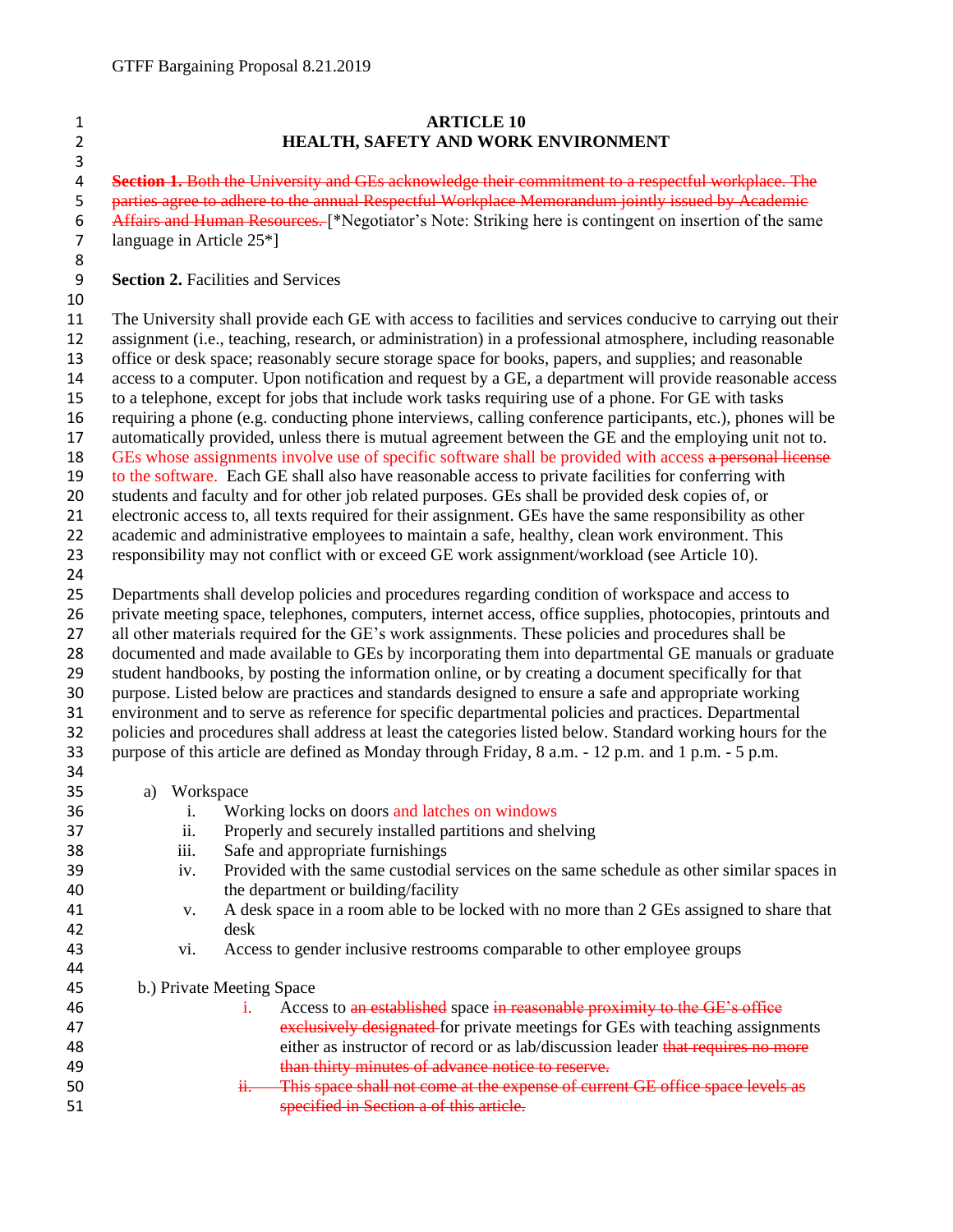| 52       |           |                                                                                                     |
|----------|-----------|-----------------------------------------------------------------------------------------------------|
| 53       | c)        | <b>Access to Computers</b>                                                                          |
| 54       |           |                                                                                                     |
| 55       | i.        | Easy and reasonable access, at least during standard working hours, to computers equipped with      |
| 56       |           | software typically provided other departmental staff and as it relates to GE assignments.           |
| 57       |           | Departments may send out requests to determine if computers will be utilized by GEs for work        |
| 58       |           | duties, and if by mutual agreement they are not being utilized, they may be removed.                |
| 59       | ii.       | Easy and reasonable access to internet necessary to carry out work assignments.                     |
| 60       |           |                                                                                                     |
| 61       | $\rm d$   | Access to Telephones (for all GEs with duties requiring phones, or upon GE request)                 |
| 62       |           |                                                                                                     |
| 63       | i.        | Easy and reasonable access to telephones necessary to carry out work assignments                    |
| 64       | ii.       | Access to voicemail or other messaging service                                                      |
| 65       |           |                                                                                                     |
| 66       | e)        | Access to Office Supplies, Photocopies, and Printouts                                               |
| 67       |           |                                                                                                     |
| 68       | i.        | GEs working under the direction of an instructor of record whose supervisor is an instructor of     |
| 69       |           | record (that is, GEs working as teaching assistants, lab leaders, or discussion section leaders),   |
| 70       |           | administrative GEs, and research GEs shall have access to supplies necessary to accomplish the      |
| 71       |           | tasks associated with their assignments as directed by their supervisors. These shall be available  |
| 72       |           | at no personal cost to the GEs and does not preclude limitations placed upon the supervisors or     |
| 73       |           | instructors of record.                                                                              |
| 74       | ii.       | GEs working as instructors of record shall have limits on quantity and out-of- pocket costs for     |
| 75       |           | necessary supplies that are substantially similar to other instructional staff with comparable      |
| 76       |           | instructional assignments in the department. Access to these supplies shall be available at least   |
| 77       |           | during departmental standard working hours.                                                         |
| 78       |           |                                                                                                     |
| 79       | f)        | <b>GE</b> Assistance                                                                                |
| 80       | i.        | Departments with GEs who work as instructors of record shall specify how GE assistance for the      |
| 81       |           | instructor-of record GEs shall be apportioned.                                                      |
| 82       |           |                                                                                                     |
| 83       | g)        | Kitchen Facilities                                                                                  |
| 84       |           |                                                                                                     |
| 85       | i.        | Access to the same or similar facilities as other faculty and staff in the department.              |
| 86<br>87 | ii.       | When no kitchen facilities exist, GEs and/or the Union have a right to request kitchen facilities.  |
| 88       |           |                                                                                                     |
|          |           |                                                                                                     |
| 89       | h)        | Disability Access [*Negotiator Note: Disability access language in this Article remains pending     |
| 90       |           | the decisions from the Disability Access Subgroup*]                                                 |
| 91       |           |                                                                                                     |
|          |           |                                                                                                     |
| 92       |           | In the provisions throughout this Article, "access" shall be read to include appropriate            |
| 93       |           | accommodations for GEs with disabilities, including but not limited to building location and        |
| 94       |           | layout, furniture, equipment, and software.                                                         |
| 95       | <u>i.</u> | Each request for an accommodation must be assessed on a case-by-case basis and may include          |
| 96       |           | modifications such as ergonomic furniture, assistive software, reserved parking, and work           |
| 97       |           | location.                                                                                           |
|          |           |                                                                                                     |
| 98       | iii.      | Requesting an accommodation is protected activity. GEs who participate in the interactive           |
| 99       |           | process shall not be subject to retaliation, including when initial requests for accommodations are |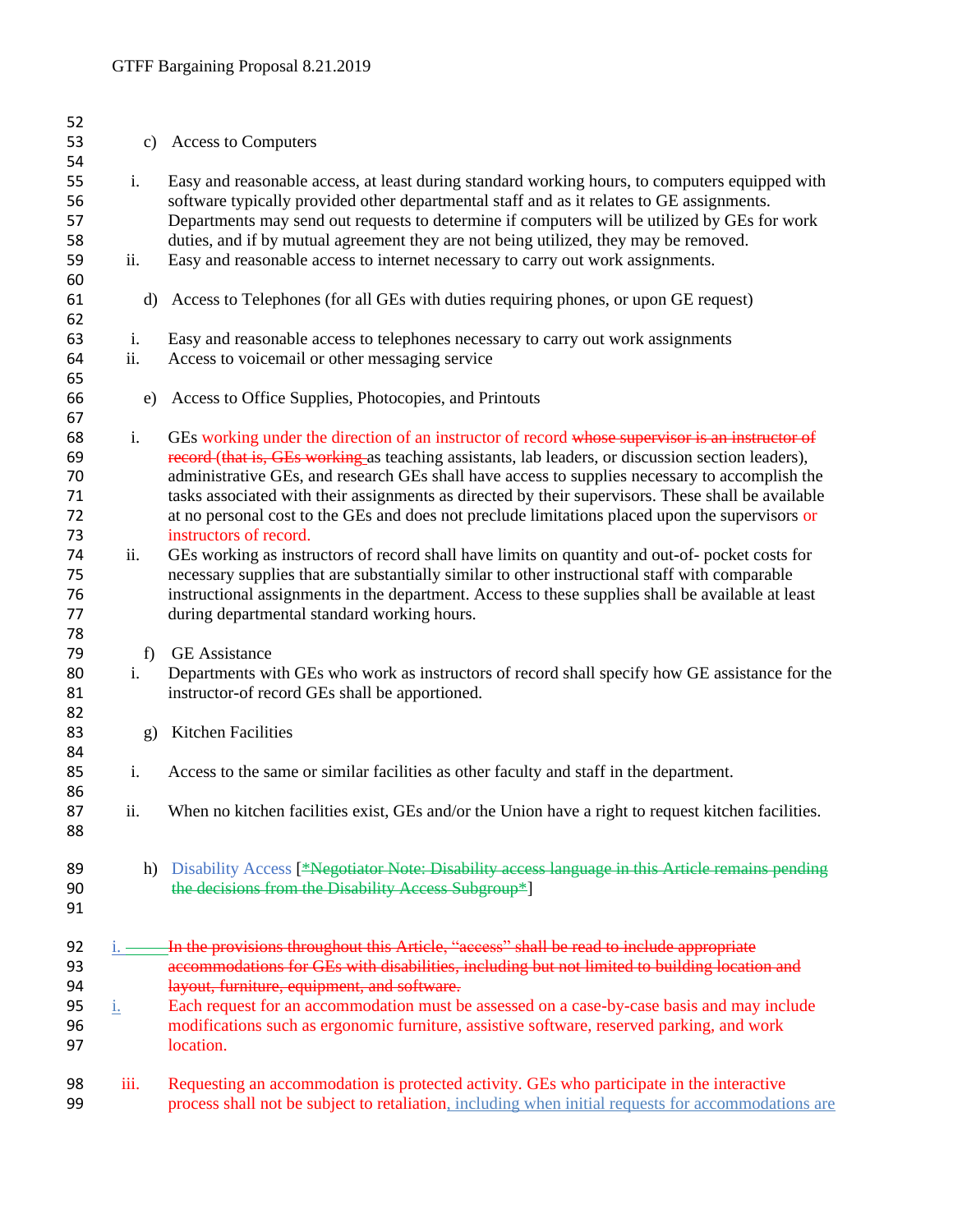- 100 made. No disciplinary action shall be taken against GEs who are unable to complete work duties due unreasonable delays or denials of accommodations as described in Section 9. iv. GEs with registered disabilities through the Office of Human Resources shall be eligible for
- **parking passes at no cost to the GE.**

**Section 3.** Health and Safety

 108 The University acknowledges upholds an obligation to provide a safe, clean, and healthy environment, 109 including freedom from exposure to inappropriate behavior and discrimination as outlined in Appendix D 110 and article 8, for its employees on the University of Oregon campus and in University-owned or controlled facilities, and agrees to do so in accordance with any and all applicable local, State, and Federal laws pertaining to occupational safety and health. GEs may refuse to work in unsafe spaces, whether or not the space is owned or controlled by the University.

- a) Training: The University shall see that GEs are properly instructed and supervised in the safe operation of any machinery, tools, equipment, process, or practice that they are authorized to use or apply during the course and scope of their employment. GEs will attend all required training on workplace health and safety provided by the University and this training will be provided at 118 the employee's regular rate of pay.
- b) Equipment: It is the responsibility of the University to provide, at no cost to the GE, all necessary personal protective equipment (PPE) and training in the proper use of any issued PPE.
- c) The University shall provide for and maintain in safe working condition all tools and equipment required for the execution of GE duties.
- d) If, after reporting to the supervisor that a specific task or assignment may jeopardize personal health or safety, correction is not made, that employee may refuse to perform such activity without penalty until the appropriate health or safety officer has reviewed the situation and made a finding. The University shall notify the GTFF of each determination that is made.
- e) When OR-OSHA provides notice that it plans to inspect University facilities where GEs work, the Union shall be notified as soon as possible if possible. A Union official, upon request, shall be allowed to accompany the inspector if possible.
- 135 f) The Union shall be afforded representation on the University Safety Advisory Committee.
- g) Once the time and location of assignments have been established, a GE who has security concerns 138 about these aspects of their assignment, or concerns about exposure to inappropriate behavior or 139 discrimination, will have until one week prior to the start of classes to submit a petition to the hiring unit stating their reason for requesting a reassignment. The hiring unit will prescribe a 141 remedy and/or make an effort to reassign the GE. If the hiring unit is unable to reassign the GE or prescribe a remedy acceptable to the GE, they may either accept the original assignment or resign their appointment for the term.
- h) GEs who are nursing shall be afforded appropriate access to secure, private, and sanitary lactation space, other than a public restroom or toilet stall. The university will make reasonable efforts to ensure that such spaces are in close proximity to a GE's primary work space. If private and secure, lactation spaces may include the GE's work area or a child- care facility. The university 149 shall provide permanent provide at minimum twelve (12) dedicated five (5) permanent lactation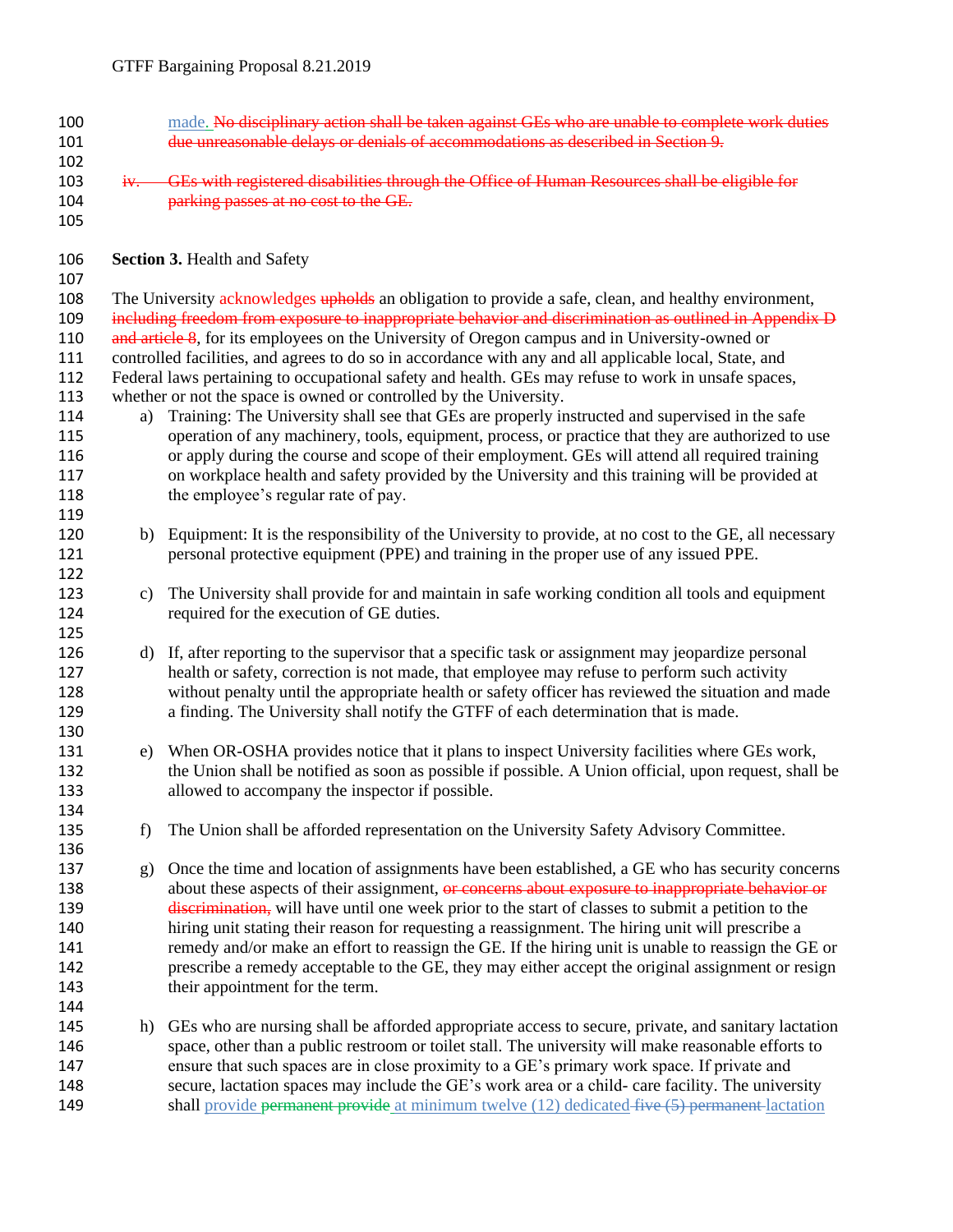150 spaces in each building on the Eugene campus. If there is not a space is not dedicated to the 151 nursing mother parent's use in the building in which their GE office is assigned, it one must be available when needed. A space temporarily created or converted into a space or made available 153 when needed by the nursing mother parent is sufficient for this purpose. GEs employed at a facility other than the Eugene campus may request a lactation space. 156 i) GEs Graduate Students 1) who were employed as a GE during the spring term and who have accepted an GE appointment for the following fall term and 2) are not enrolled in any summer courses or otherwise cause a tuition cost may sign up for membership at the UO Recreation 159 Center. The GE graduate student will either not be charged for this membership or shall be reimbursed (including reimbursement for any accrued interest if payment is processed through the 161 student's Duckweb account). shall retain their membership to the UO Recreation Center during 162 the summer term. Such GEs are exempt from the UO Recreation Center summer membership fee. GEs who take advantage of this program must not enroll in classes at the University during the summer term. If a GE does enroll in summer courses or causes a tuition cost after taking advantage of this program, they will be charged the full amount of the membership fee.  $167 \rightarrow$  i) GEs who are employed at a location other than the main Eugene campus shall be compensated 168 the equivalent amount for membership at the UO Recreation Center per term. 170 A GE who has resigned their appointment following the process outlined here shall be put on a departmental priority reappointment list until the end of the academic year or until another appointment of equal duration is made, whichever comes first. GEs on the priority reappointment list shall receive first consideration by the department for other suitable appointments before employing new GEs. A GE on the priority list who declines a subsequent appointment offer that is substantially similar to the position which they resigned and for which they are qualified shall be taken off the priority reappointment list for that term. However, if the GE does not accept the subsequent appointment offer based on the security concern identified in the above-mentioned petition process, they may remain on the priority list by stating in writing that the same security concern still applies. **Section 4.** The Union may provide to the University a list in priority order of those facilities and services it believes do not meet the requirements of Section 1 and Section 2 of this Article. Within forty-five (45) days of presentation of the list, the University shall advise the Union of its evaluation of the list and the University's plan to remedy those items which it believes to be deficient. **Section 5.** Suppression of electronic publication by the University of information about a GE shall be by active permission of the GE. **Section 6.** In the event office or work space is temporarily made unavailable for use by the University, the department shall arrange alternate workspace for immediate use or make an appropriate adjustment to work duties. **Section 7.** Professional Ethics For the purposes of this section, professional code of ethics refers to guidelines for conduct published by recognized professional associations. Graduate Employees shall not be barred from consulting with their professional association or outside legal counsel should an ethical concern arise at their workplace. GEs who believe they are being asked to perform a work duty in violation of a recognized professional code of conduct may call for a meeting with their department/unit head (or department/unit head's supervisor if the department/unit head is the party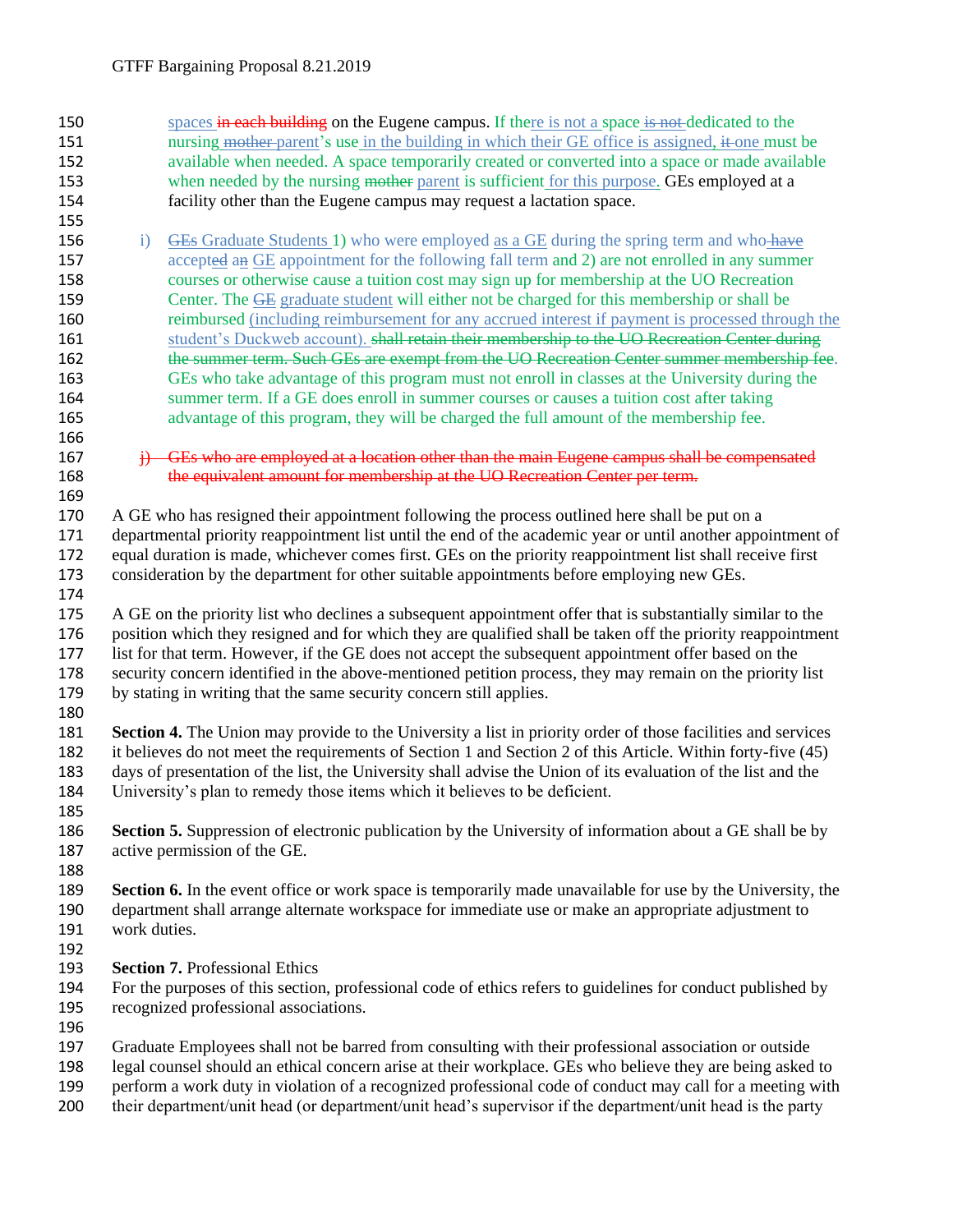asking for the work to be performed) to discuss the matter. The GE shall have the right to have their Union representative present at such meeting.

 **Section 8.** As personnel forms related to GEs are revised, the forms shall be updated to be gender inclusive. Forms used most commonly will be updated immediately; these forms include: appointment letters, job descriptions, department handbooks, Graduate Assistance Fund forms, Jesse M Bell Grant form, GDRSs, and all forms listed here https://gradschool.uoregon.edu/staff/gtf-forms. This provision will not apply where mandatory State or Federal forms are not available with gender-inclusive terminology.

 **Section 9.** The University shall provide an employment disability accommodations process for all GEs in 211 accordance with the Americans with Disabilities Act.

- a. GEs shall give notice of their need for accommodation to the University in writing to the following email address: workplaceADA@uoregon.edu. Upon receiving this notice, the University shall acknowledge receipt within three (3) days of receipt of the request and 216 initiate the interactive process within seven days (7) of receipt of the request. in a timely 217 manner. respond within two (2) working days to confirm its receipt. A list of the types of 218 workplace adjustments that might constitute reasonable accommodations that may be reasonable shall be included on the University's HR website and a link to that list will be provided to employees when first seeking accommodations.
- 222 b. Unreasonable Ddenials or delays or delays of employment disability accommodations, 223 including when such denials or delays or delays are based on the anticipated costs of the requested accommodations, shall be resolved through the GTFF grievance procedure at the discretion of the GE to optionally begin at Step 3.
- 227 c. The University shall, when feasible and agreeable to the GE, take steps to reduce duplication in the accommodation processes covering a GE's student and employment accommodation needs. Both employment and student disability accommodation offices shall inform GEs of the availability of both kinds of accommodations and will, upon request of the GE, work collaboratively with the other office to integrate the accommodation implementation process.
- 234 d. In the event that a GE believes the accommodation provided is not effective, they may submit information to the ADA Coordinator from their healthcare provider explaining why the accommodation is not effective and what the provider would recommend and 237 why it would be more effective. GEs may appeal the University's decision regarding what constitutes reasonable accommodations in consultation with the GE's healthcare provider.
- 241 e. The University is responsible for ensuring that there is no break in accommodations for 242 GEs across appointments. The University shall instruct the ADA coordinator to include questions regarding potential accommodation needs over multiple terms as part of the standard procedure at the beginning of the accommodation process. In addition, Iin the event a GE anticipates needing an accommodation over multiple terms, they are encouraged to inform the ADA coordinator of that at the outset of their engagement in 247 the accommodation process. Reasonable steps will be taken to memorialize that need to help ensure that there is no break in accommodations across appointments.
- f. The Americans with Disabilities Act (ADA) and the reasonable accommodation process will be covered as part of the GE orientation provided by the Graduate School.